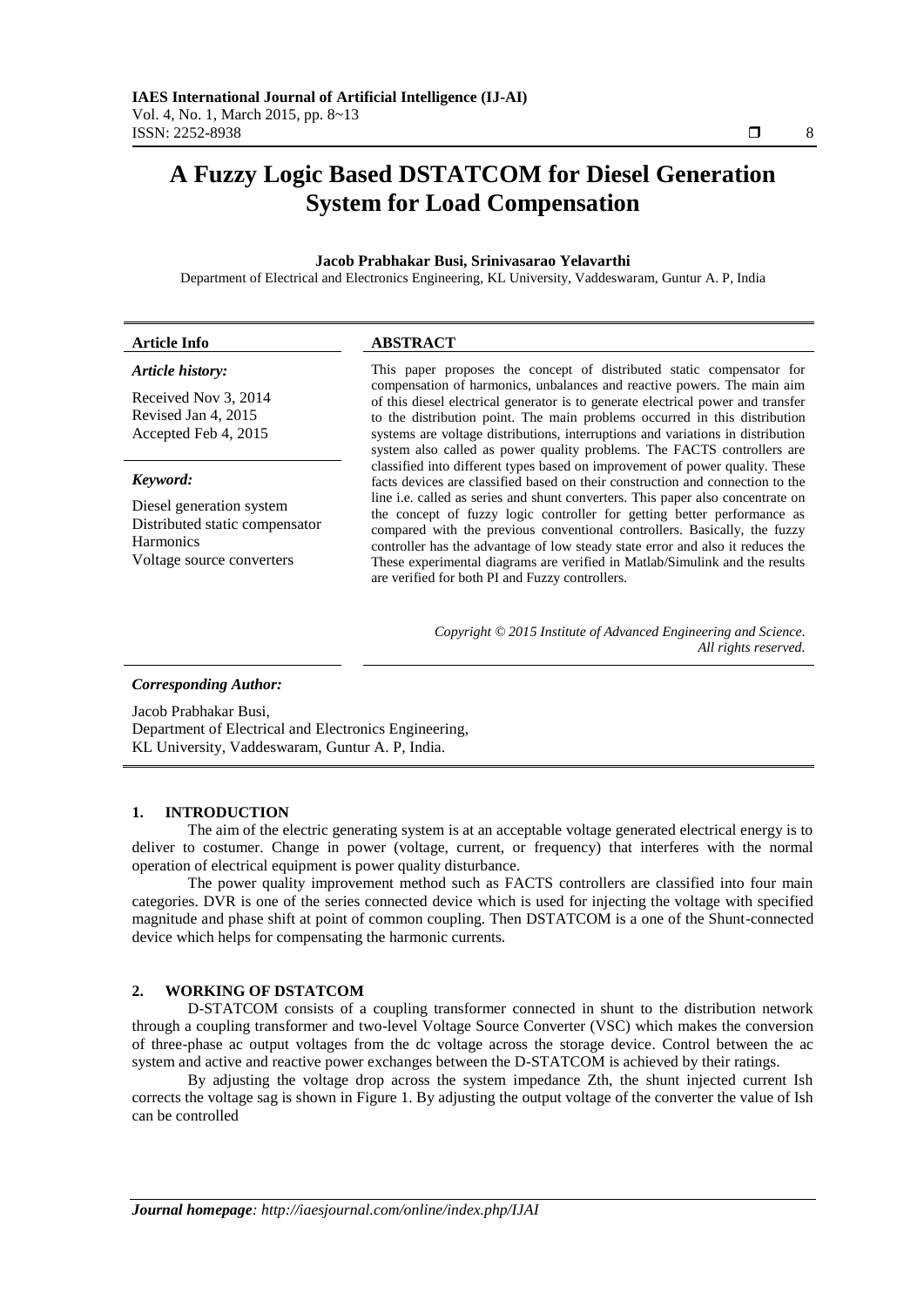

Figure 1. Block Diagram of D-STATCOM

The DSTATCOM consists of three phase voltage source converter along with the coupling transformer. At the basic fundamental frequency, with controllable amplitude and phase shift DSTATCOM generates a set of three sinusoidal voltages. In general, in order to maintain voltage regulation, power factor correction, and harmonics compensation and load leveling the DSTATCOM can be utilized [3].



Figure 2. Configuration of DSTATCOM

The configuration of Distributed static compensator is consists of battery energy storage system, control diagram for VS converter, coupling transformer and interfacing system, filter circuit at AC bus system.



Figure 3. Closed Loop Control Diagram for DSTATCOM Controller

Figure 3 shows the block diagram of the proposed DSTATCOM controller. From the equations used for the DSTATCOM controller calculates the compensation current commands  $I_a^c$ ,  $I_b^c$ ,  $I_c^c$  by using line-to-line voltages and line current. The instantaneous compensation currents are obtained with the aid of the synchronous signal sin wt via a PLL circuit. Additionally, the dc-link voltage is maintained by supplying a real part of compensation current |Ir| via a P-I controller.

9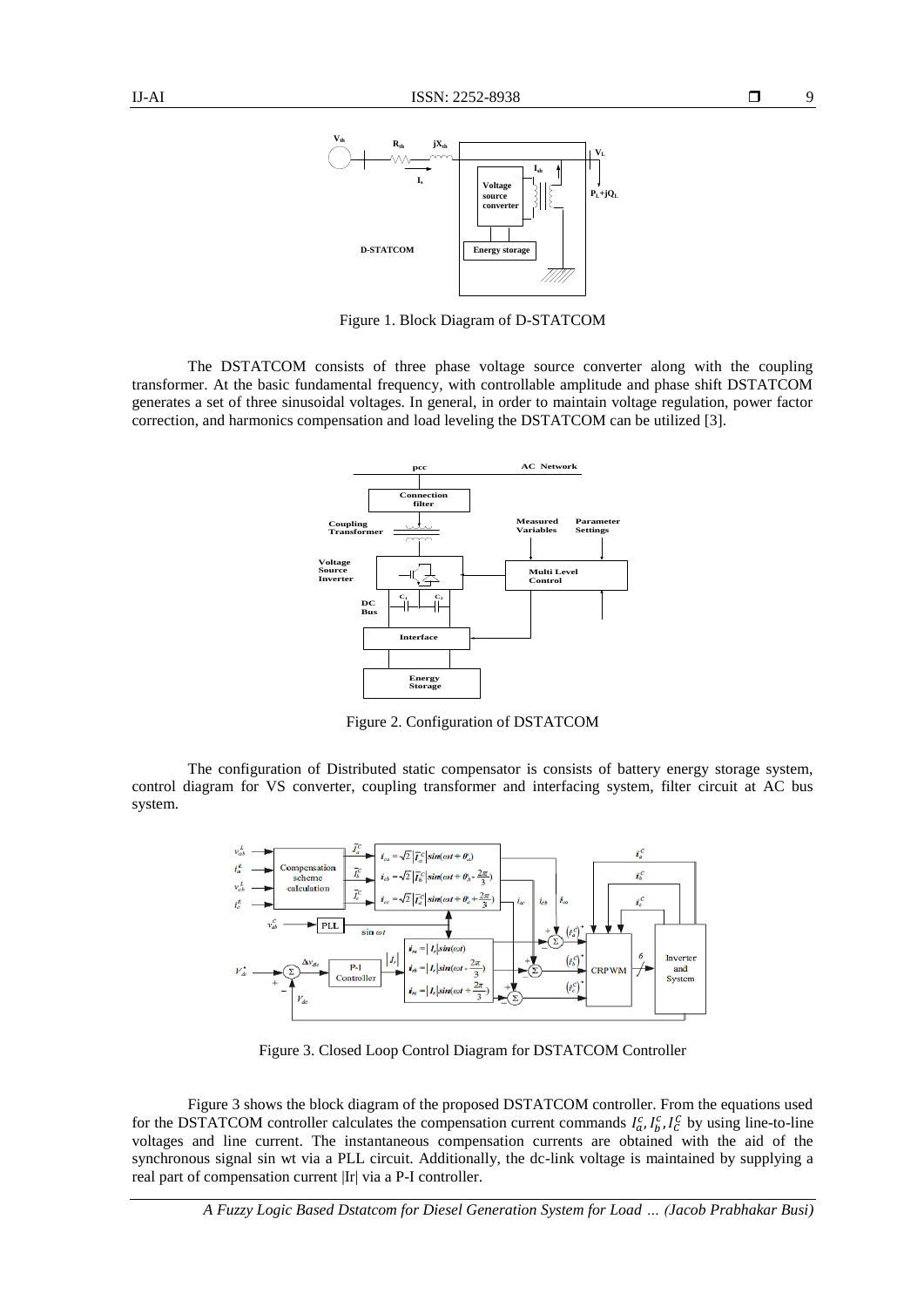$$
\begin{bmatrix}\n\overline{I_a^L} \\
\overline{I_b^L} \\
\overline{I_c^L}\n\end{bmatrix} = \begin{bmatrix}\nY_{ab}^L & 0 & -Y_{ca}^L \\
-Y_{ab}^L & Y_{bc}^L & 0 \\
0 & -Y_{bc}^L & Y_{ca}^L\n\end{bmatrix} \begin{bmatrix}\n\overline{V_{ab}^L} \\
\overline{V_{bc}^L} \\
\overline{V_{ca}^L}\n\end{bmatrix}
$$
\n
$$
\overline{I_a^C} = \text{Im}(\overline{I_1^L}) + \overline{I_2^L}
$$
\n
$$
\overline{I_c^C} = \alpha^2 \text{Im}(\overline{I_1^L}) + \alpha \overline{I_2^L}
$$
\n
$$
\overline{I_c^C} = \alpha \text{Im}(\overline{I_1^L}) + \alpha^2 \overline{I_2^L}
$$

The paper employees a current-regulated PWM (CRPWM) inverter as the power stage of the proposed DSTATCOM. The CRPWM inverter uses the error signals from the comparison results of the reference signals  $i_a^c$ ,  $(i_b^c)^*$ ,  $(i_c^c)^*$  and the actual compensation currents  $I_a^c$ ,  $I_b^c$ ,  $I_c^c$  as the input. This generates the needed compensation current of the DSTATCOM for fast load compensation.

 $\overline{\phantom{a}}$  $\overline{\phantom{a}}$ 

 $\overline{\phantom{a}}$ 

 $\rfloor$ 

With the help of supply current in-phase (*i*sadr, *i*sbdr and *i*scdr) and quadrature phase components (*i*saqr, *i*sbqr and *i*scqr), then computed the three-phase instantaneous reference supply currents (*i*sar, *i*sbr and *i*scr).

$$
I_{sar} = i_{sadr} + i_{saqr}, i_{sbr} = i_{sbdr} + i_{sbqr}, \t i_{scr} = i_{scdr} + i_{scqr}
$$

The reference currents generated by the DSTATCOM is helps to provide the triggering pulses with the help of hysteresis controller.

## **3. DIESEL GENERATOR SET USING DSTATCOM**

For distributing the power to some crucial equipment in remote areas the electrical energy produced by diesel engine-based unit plays an effective role. This type of distribution energy storage systems are loaded with unbalanced loads and non-linear loads. Due to this load variations causes the variations in power system parameters.

Figure 4 shows the schematic diagram for diesel energy system serves the different loads such as linear loads, non-linear loads etc.



Figure 4. Configuration of Diesel Energy System Based Statcom Controller

#### **4. FUZZY LOGIC CONTROLLER**

Fuzzy controllers are directly using the fuzzy rules. The fuzzy inference engine system is a soft computational system which is used for analyzing the input variables in terms of logical variables i.e 0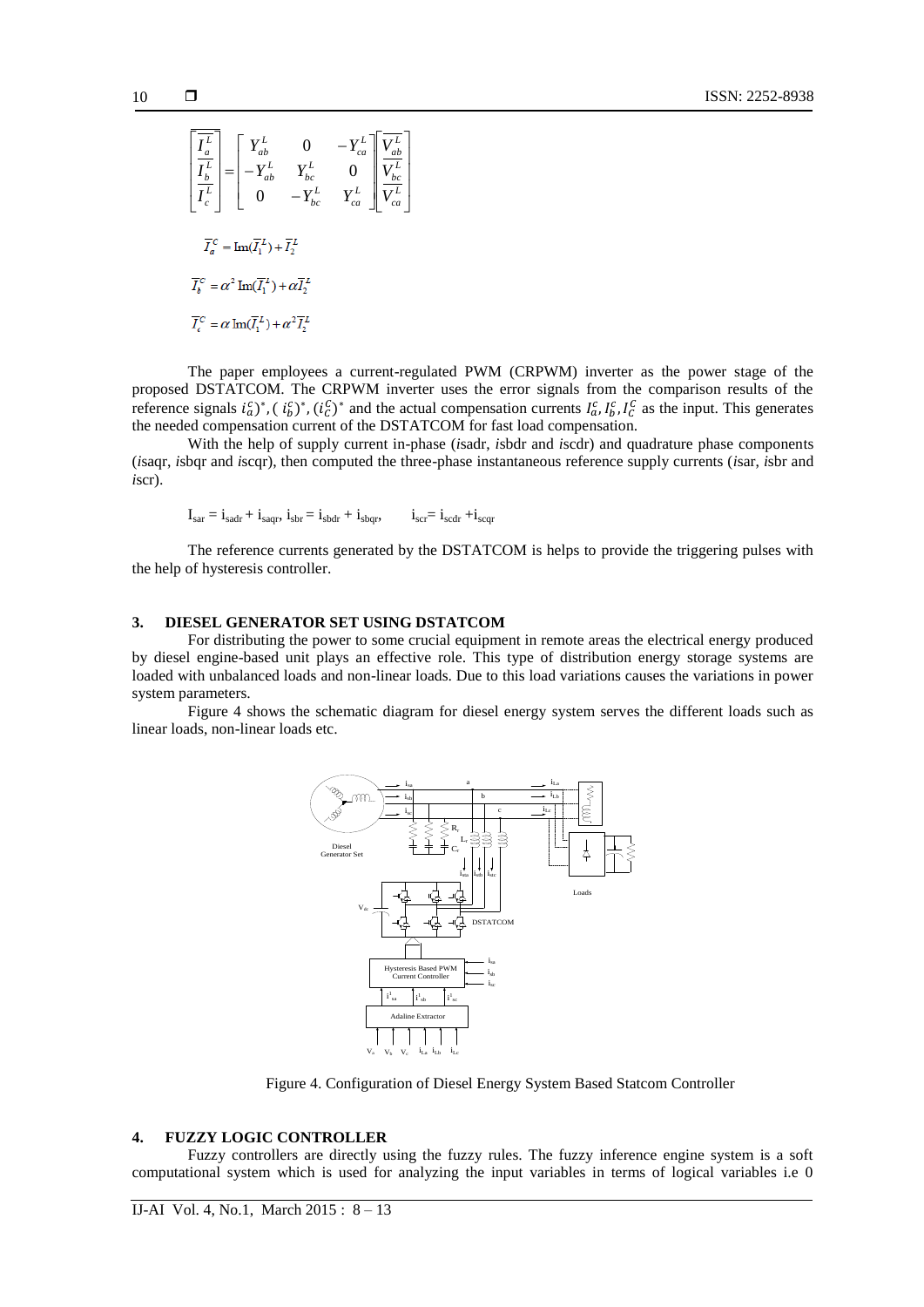&1.Logic involved in the fuzzy is dealing the concepts that which cannot be expressed as true or false. The Fuzzy Logic Controller main diagram is shown below.



Figure 5. Block diagram of Fuzzy Logic Controller

Three stages of Fuzzy controllers are output stage, processing stage, input stage. The input stage senses the input, processing stage generates result for each, and output stage combines the results and shows a final output value. For low cost implementation fuzzy logic is preferred

# **5. SIMULATION DIAGRAM AND WAVEFORMS**

The experimental setup for the diesel generation system along with statcom controller is shown in Figure 6. Power System Block set and Simulink are used to modeling of the control diagram for main power circuit .Three-phase AC source represents the grid source and connected at the load end. DSTATCOM is a combination of voltage source converter fed capacitive reactor or distributed energy source.



Figure 6. Experimental Setup for Proposed System in Matlab/Simulink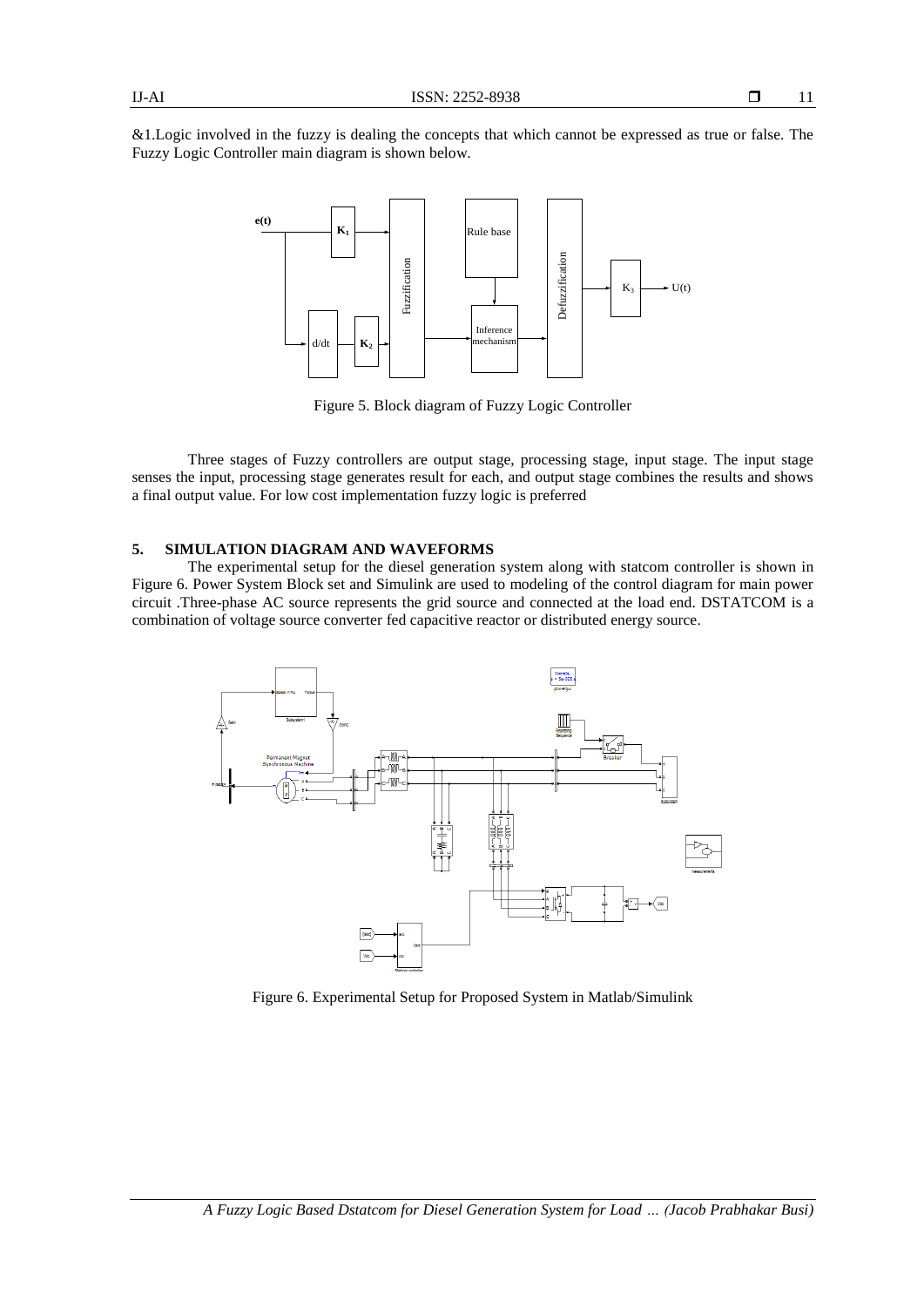

Figure 7. Simulation Results Non- Linear R-Load

The simulation diagram for the proposed diesel generation system with statcom controller is shown in Figure 7. Figure 7 shows the simulation result for output current, source currents, voltages and compensated currents of the proposed system.

The simulation result for RMS value of the line current is shown in Figure 8. And the line voltage RMS voltage is shown in Figure 9.



Figure 8. PCC Voltage without DSTATCOM during LG Fault



Figure 9. PCC Voltage with DSTATCOM during LG Fault